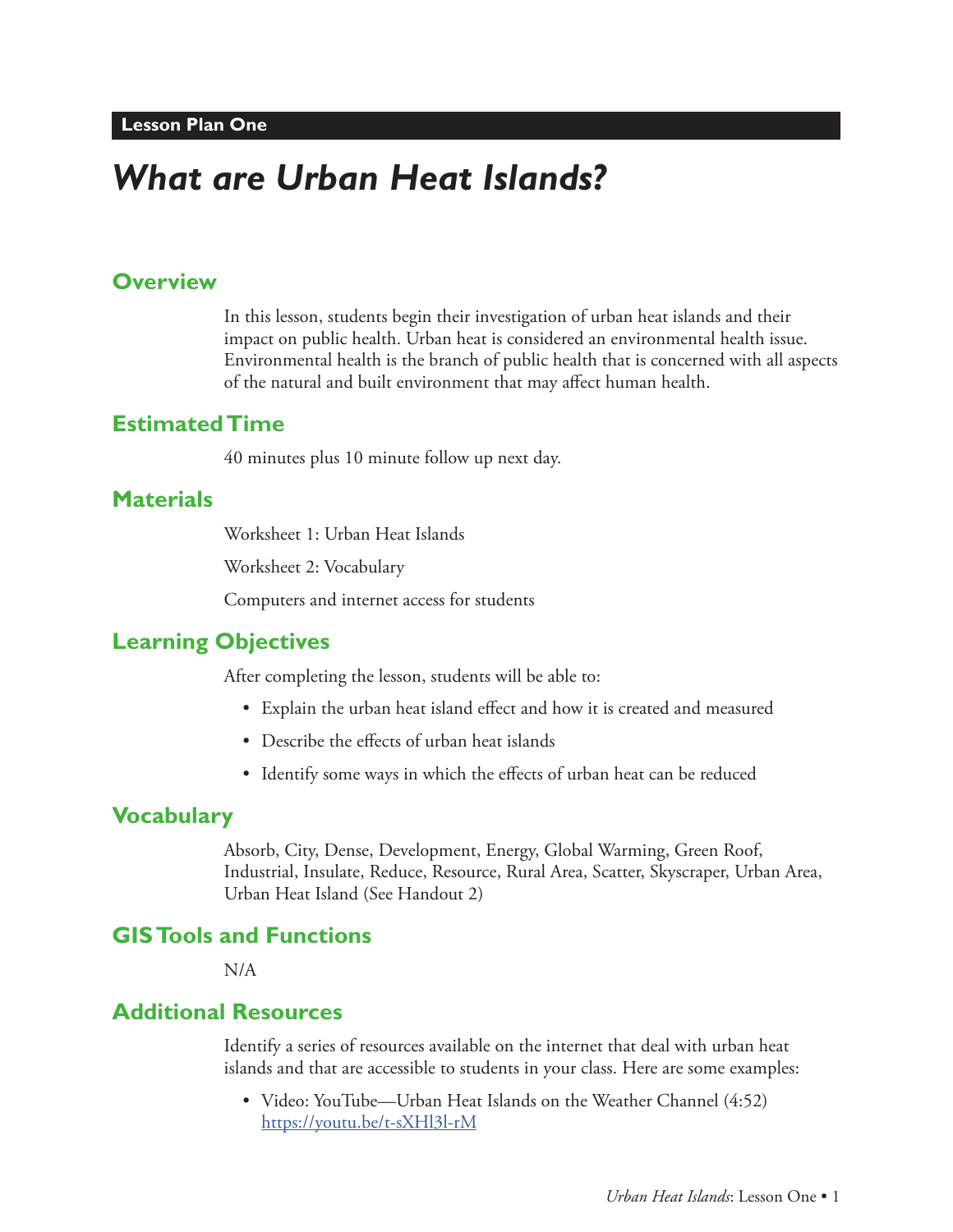- Video: YouTube—NASA/Urban Heat Islands (2:23) https://youtu.be/lnBO4vX82Fs
- Video: YouTube—The Urban Heat Island Explained (1:08) https://youtu.be/-rm4zUJ48rE
- Video: You Tube—Chicago Fights Extreme Urban Heat with Greener Ideas (10:30) https://youtu.be/ukGN4PyeNoU
- Article: Urban Heat Islands: http://education.nationalgeographic.org/encyclopedia/urban-heat-island/
- Article: Heat Island Effect/EPA: www2.epa.gov/heat-islands
- Article: Heat Islands Impacts: https://www.epa.gov/heat-islands/heat-island-impacts
- Article: Measuring Heat Islands: https://www.epa.gov/heat-islands/measuring-heat-islands
- Article: Reduce Heat Island Risks: https://www.epa.gov/heat-islands/reduce-heat-island-risks
- Article: Heat Island Cooling Strategies: https://www.epa.gov/heat-islands/heat-island-cooling- strategies
- Article: What Communities are doing: https://www.epa.gov/heat-islands/whatcommunities-are- doing-reduce-heat-islands
- Article: What you can do: https://www.epa.gov/heat-islands/what-you-can-do-reduce-heat-islands
- Article: Climate Change and Heat Islands: https://www.epa.gov/heat-islands/climate-change-and-heat-islands
- Article: Cooling Summertime Temperatures: https://www.epa.gov/sites/ production/files/2014- 06/documents/hiribrochure.pdf
- Article: What is the urban heat island effect? http://science.howstuffworks.com/ environmental/green- science/urban-heat-island.htm/printable
- Article: Heat Island Compendium: https://www.epa.gov/heat-islands/heat-island-compendium
- Article: Hottest Place on Earth: http://earthobservatory.nasa.gov/Features/HottestSpot/
- Article: Ecosystem, Vegetation affect intensity of urban heat island effect: http://www.nasa.gov/mission\_pages/terra/news/heat-islands.html
- Article: Satellites Pinpoint Drivers of Urban Heat Islands in the Northeast: http://www.nasa.gov/topics/earth/features/heat-island-sprawl.html
- Article: Heat Island Group: https://heatisland.lbl.gov/
- Article: Creating the park cool island in an inner-city neighborhood: heat mitigation strategy for Phoenix, AZ: https://www.academia.edu/2332921/ Creating the park cool island in an inner-city neighborhood heat mitigation strategy for Phoenix AZ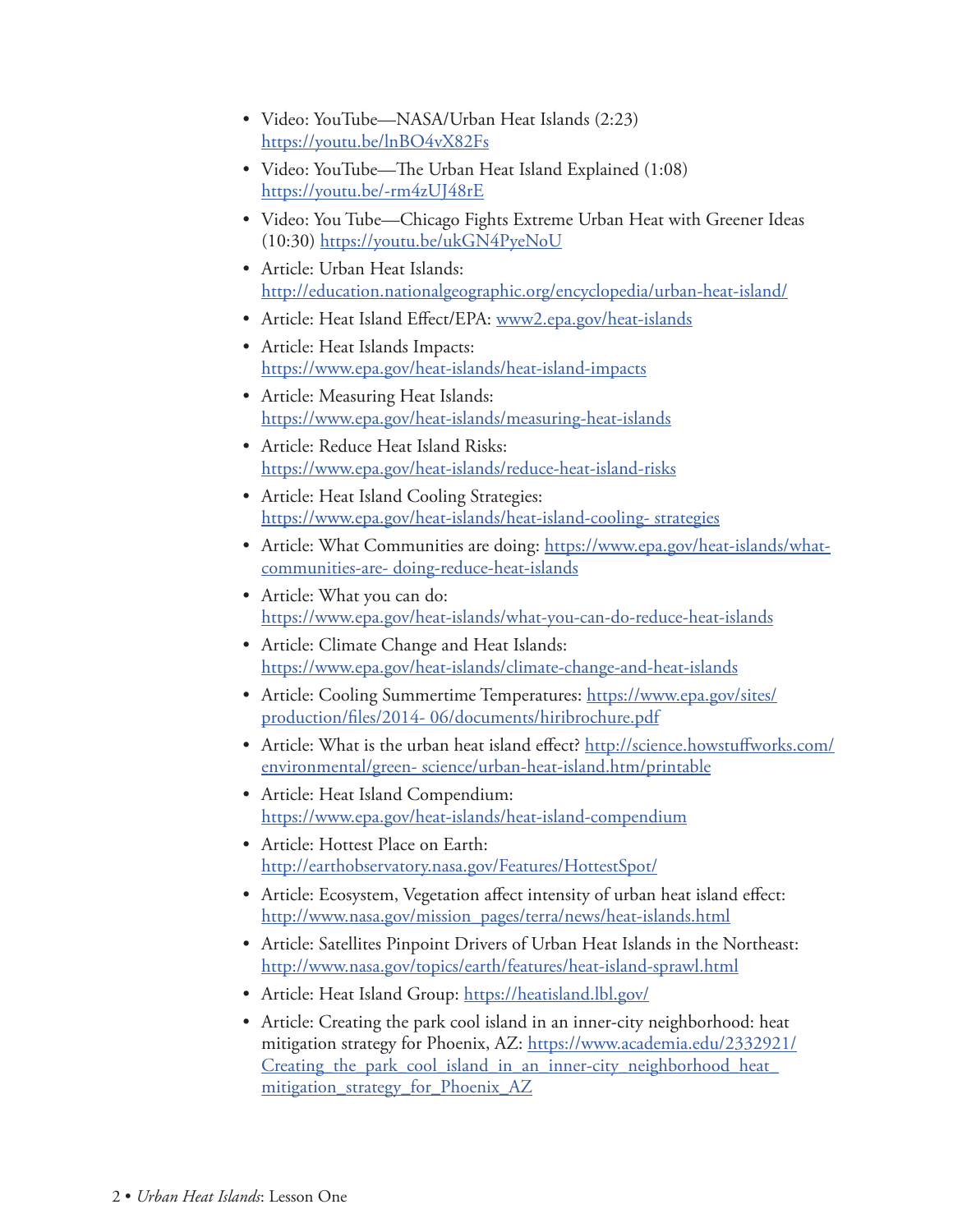# **Opening the Lesson**

- 1. Indicate to students that this lesson focuses on urban heat islands. "As the term urban heat island suggests, temperatures are often higher in cities than they are in their surrounding rural areas. This makes cities into islands of heat. Perhaps the worst result of urban heat islands is the number of heat-related deaths that occur—especially among poor and older people. According to the National Oceanic and Atmospheric Administration (NOAA), heat typically kills more people each year than tornadoes, hurricanes, floods, and lighting combined.
- 2. Distribute a copy of the **Urban Heat Islands** handout to each student.
- 3. Show the four YouTube videos (see Additional Resources) dealing with urban heat islands. Ask students to find and record answers to the questions contained in the **Urban Heat Islands** handout, as they watch the videos.

## **Developing the Lesson**

- 4. After showing the videos, divide students in small groups to discuss their answers to the questions on the handout. Encourage students to modify their answers to the questions, based on their small group discussion.
- 5. Next, have students work in groups of two at a computer/laptop/tablet to explore the online material contained at the EPA (Environmental Protection Agency) website on the heat island effect. (See Additional Resources) Provide students with copies of the **Vocabulary List** handout. This vocabulary list provides terms that students may be unfamiliar with and will need to check while reading the online material.
- 6. Have students modify the answers on their Urban Heat Islands handouts, based on information gathered from readings.

## **Concluding the Lesson**

- 7. For homework, ask students to brainstorm three to five ways to reduce the impact of urban heat islands. Each student should come up with a list that includes what can be done at home, what the school should do, and what the community should do.
- 8. The next day, discuss some of the ideas the students generated. Create a list of them on a sheet of paper that will be hung in the room for the remainder of the unit (as seen below).

| Reducing the impact of urban heat islands |                           |                              |
|-------------------------------------------|---------------------------|------------------------------|
| What I<br>can do                          | What the school<br>can do | What the community<br>can do |
|                                           |                           |                              |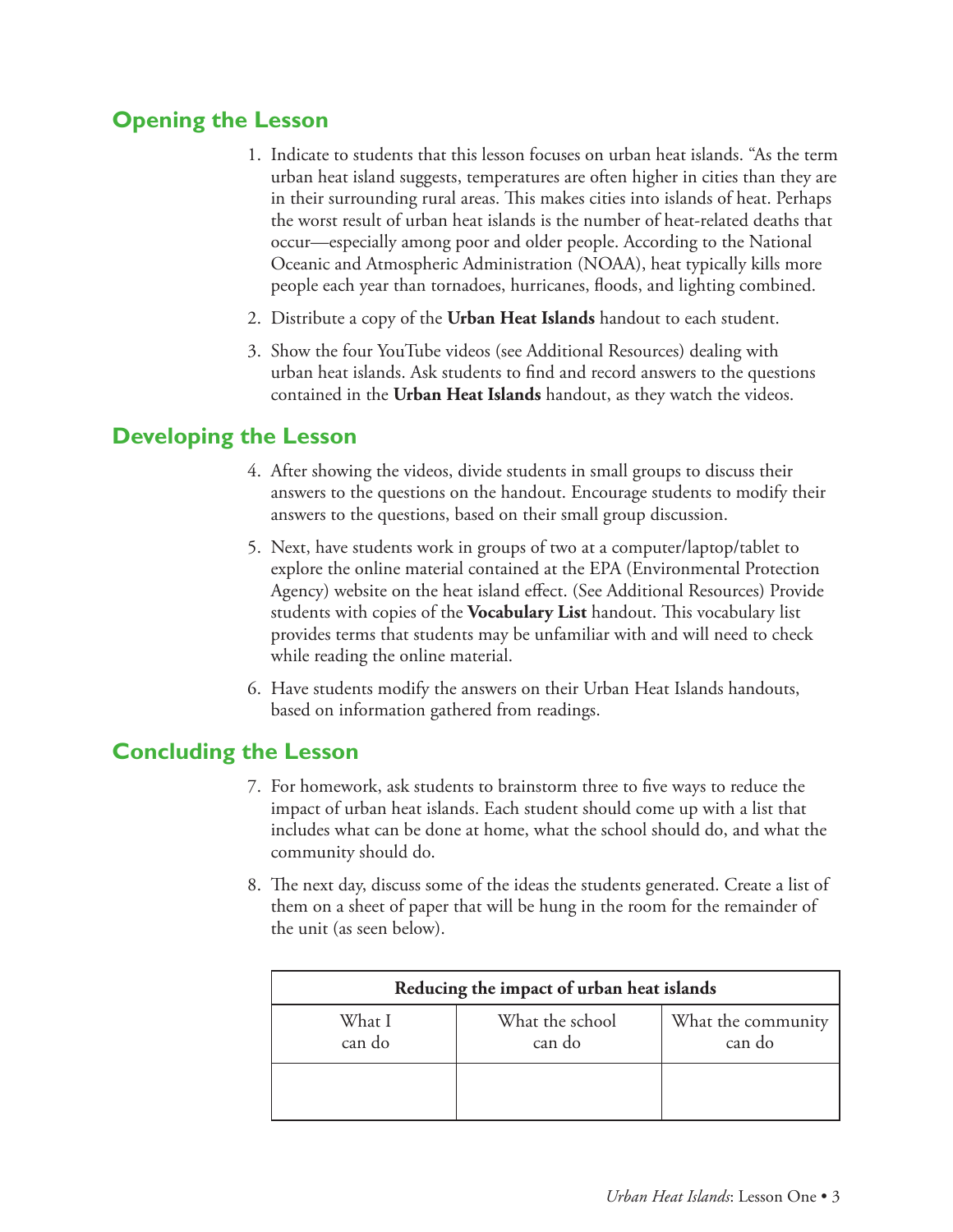## **Worksheet 1:** *Urban Heat Islands*

- 1. What is an urban heat island?
- 2. How are urban heat islands measured?
- 3. When are temperature differences between urban and rural land greatest? Why?
- 4. What are some of the characteristics of cities that affect the development of urban heat islands?
- 5. What are some of the effects of urban heat islands?
- 6. Why do you think that young, elderly, and poor people are most affected by urban heat islands?
- 7. What are some ways of reducing the effects of heat in cities?
- 8. What are citizens and communities in your state doing to reduce heat islands and achieve the benefits of reducing the effect of urban heat islands? What can you do as a citizen?